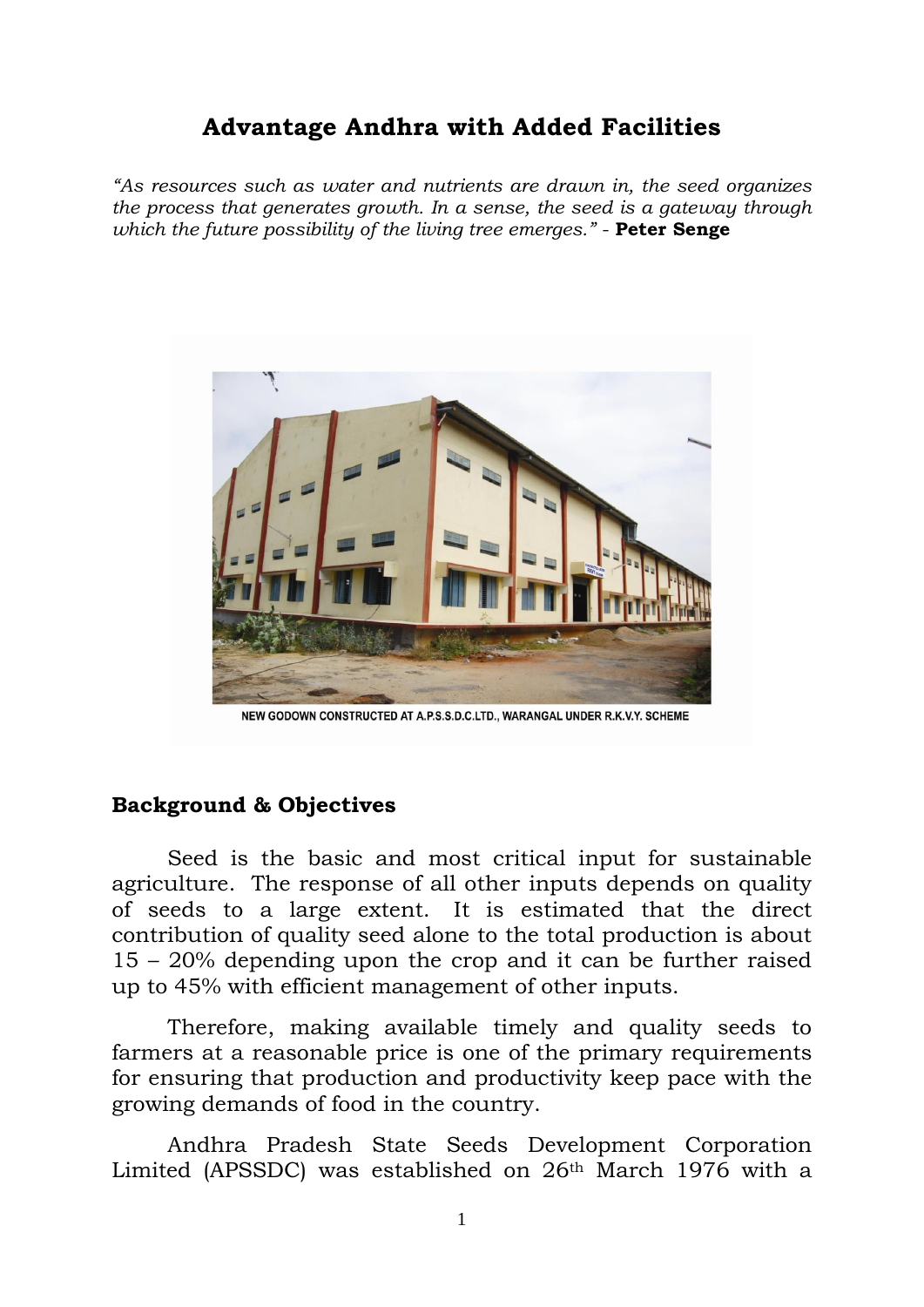mandate to produce quality seeds and supply them at reasonable prices to the farmers. APSSDC is producing quality certified seed to meet the indents of the districts, duly ensuring that seed chain is maintained for ensuring proper productivity to the farmers. The Corporation is producing major seeds of paddy, groundnut, bengal gram and other pulses. To meet the increasing need of quality seed production, the Corporation expanded its activities from existing 5 units to 22 unit offices located throughout Andhra Pradesh. The enhanced capacity for processing seeds will augment seed availability by an additional 3 lakh quintals approx.

The Corporation had a processing facility for 4.68 lakhs qtls per annum and storage facility of 3.99 lakh sq. ft. in order to meet the increased production requirement. The processing capacity and the storage capacity needed to be enhanced to cater to the required need. There gap between the existing production programme and existing processing and storage facility was huge.

## **Intervention**

The Corporation has implemented the project for augmentation of Processing and Storage facilities and upgradation of Seed Testing Laboratories with an expenditure of Rs.40.42 crores between 2008-09 and 2009-10.

The Corporation has created seed storage and processing facilities at different locations, namely Karimnagar, Nizamabad, Srikalahasti, Warangal, Armoor, Wanaparthy, Srikakakulam, Vizianagram,Kadapa and Ananthpuram. The total additional godown area created thus stands at 1.86 lakh sq feet.

Apart from the above infrastructure created under the aegis of the RKVY, processing units have also been put up at other towns namely Srikakulam, Vizianagarm, Srikalahasti, Karimnagar, Warangal, Nizamabad, Armoor, Wanaparthy, Tanuku, Kurnool, Maruteru, and Ongole. The total processing capacity created under RKVY is 1.80 lakh quintals**.**

In addition, three Seed Testing Laboratories at Vijayawada, Kurnool & Jeedimetla have been upgraded and strengthened for quality control of seed multiplication and production.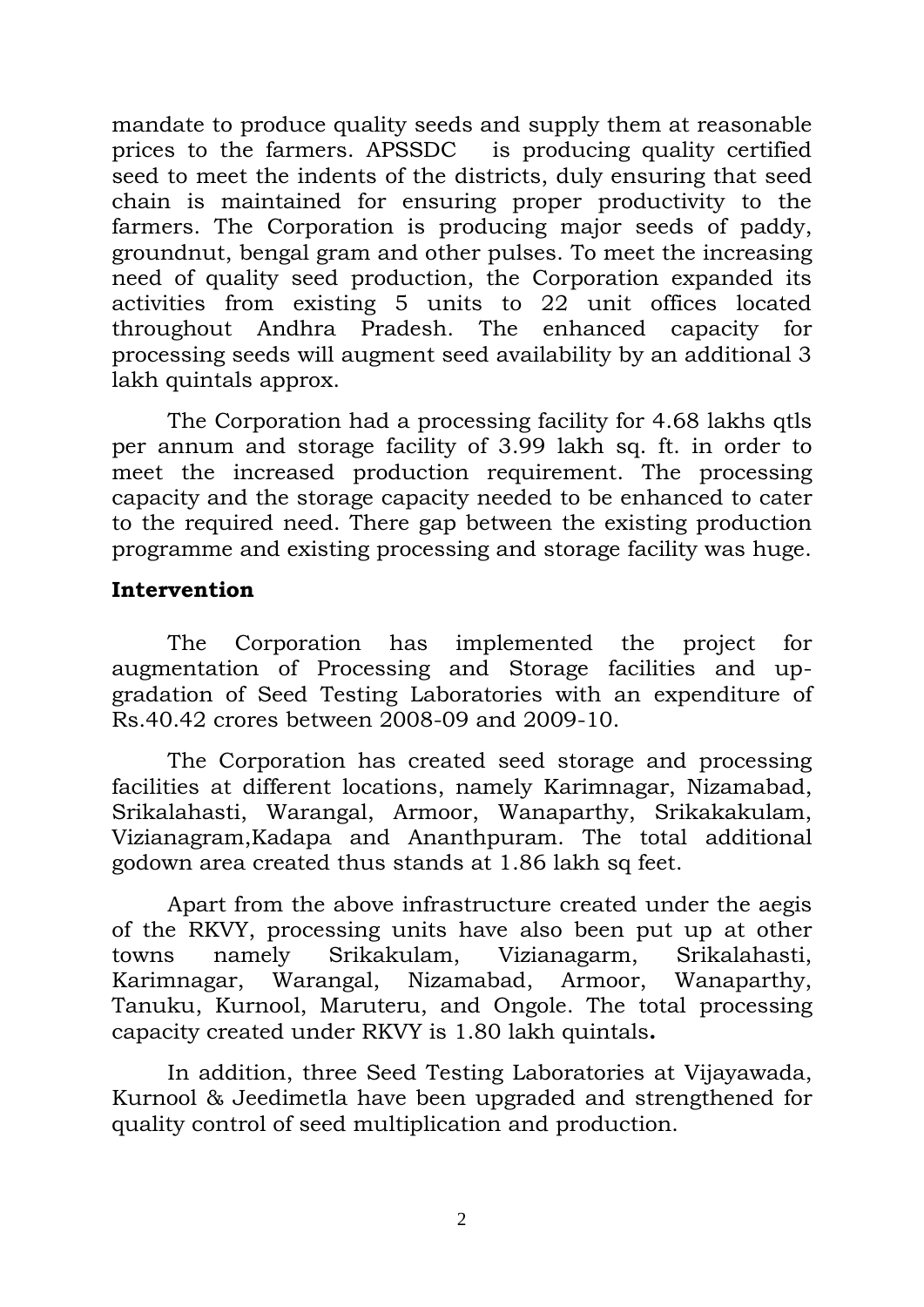

NEW GODOWN CONSTRUCTED AT A.P.S.S.D.C.LTD., SRIKALAHASTHI UNDER R.K.V.Y. SCHEME

## **Outcome**

After successful implementation of the RKVY Scheme the following additional storage and processing infrastructure facilities were created enabling the Corporation to meet targeted seed production.

| <b>S1.</b><br>No | Infrastructure                                                   | <b>Existing</b><br>Capacity | <b>Additional</b><br>capacity | <b>Total increased</b><br>capacity due to<br>implementation |
|------------------|------------------------------------------------------------------|-----------------------------|-------------------------------|-------------------------------------------------------------|
|                  |                                                                  |                             |                               | of scheme                                                   |
| 1.               | (i <sub>n</sub> )<br>Processing                                  | 4.68                        | 1.80                          | 6.38                                                        |
|                  | lakh qtls)                                                       |                             |                               |                                                             |
| 2.               | godowns<br>Storage<br>(in lakh sq ft)                            | 3.99                        | 1.86                          | 5.85                                                        |
| 3.               | Quality<br>Control<br>Laboratories<br>(No.<br>of samples tested) | 40000                       | 60000                         | 100000                                                      |

Since, APSSDC supplies quality certified seed to the farmers throughout the State of Andhra Pradesh, assuring availability of certified seed during the Agricultural seasons without resorting to open market procurements, elimination of uncertainty about seed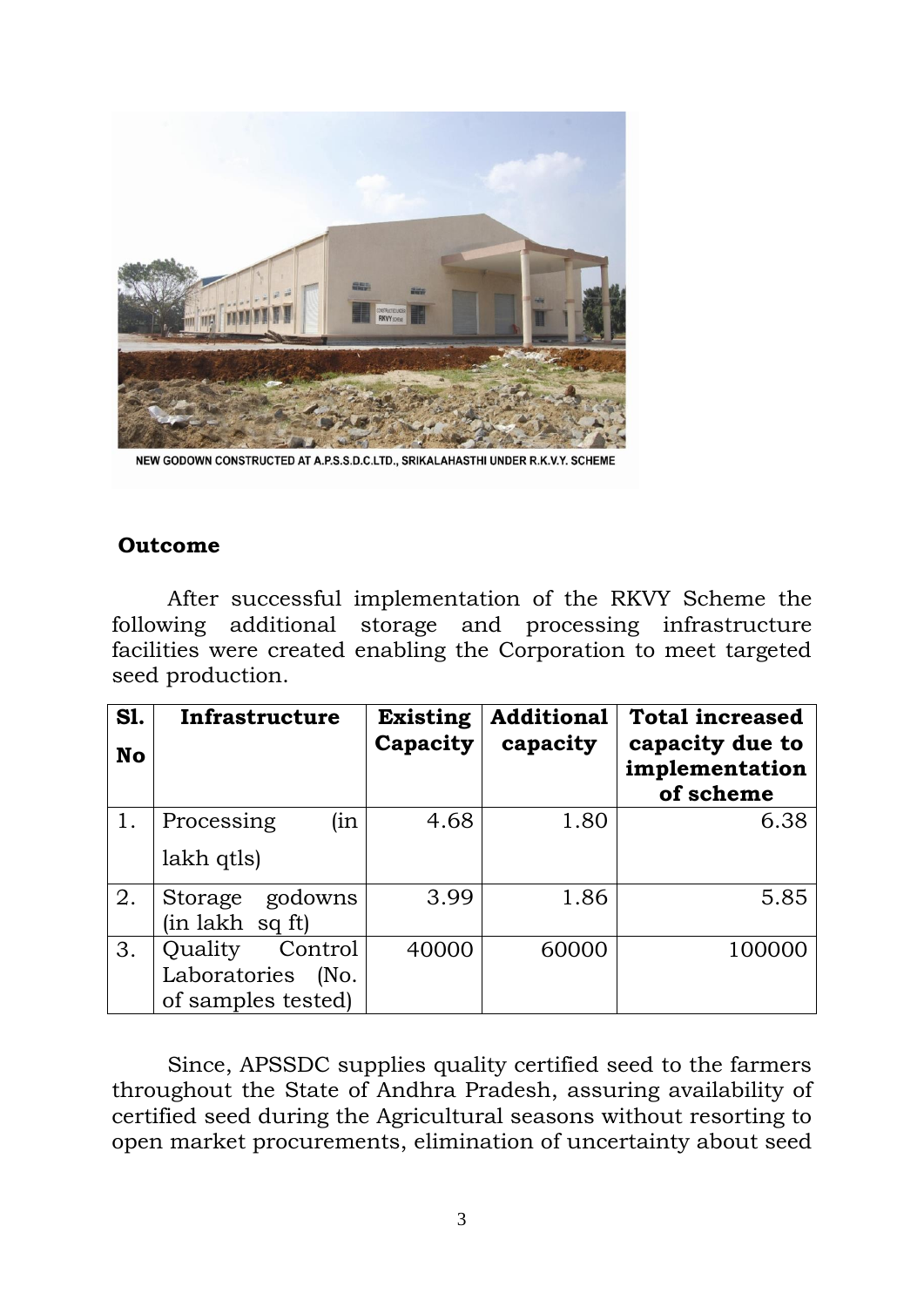availability and quality assurances is the major benefit to the farming community.

Additional area created under cultivation is around 10.05 lakh acres and additional seed produced is 4.02 lakh qtls. Productivity increased by 15.07 lakh qtls benefiting 6.70 lakh farmers in the State.



NEW MACHINERY (FOWLER WESTRUP) ERECTED AT A.P.S.S.D.C.LTD., WARANGAL UNDER R.K.V.Y. SCHEME

Creation of scientific storage godowns has ensured that quality of seeds is maintained during storage period till seed is sold through sale points.

8000 seed growers of the Corporation have benefited by receiving early payments for the seed produced by them since seed processing of seed is now completed within 45 days, as against 80 to 100 days prior to creation of infrastructure.

The Seed Corporation is also saving Rs.1crore annually on storage charges on rental godowns and custom processing charges.



NEW GODOWN CONSTRUCTED AT A.P.S.S.D.C.LTD., SRIKALAHASTHI UNDER R.K.V.Y. SCHEME